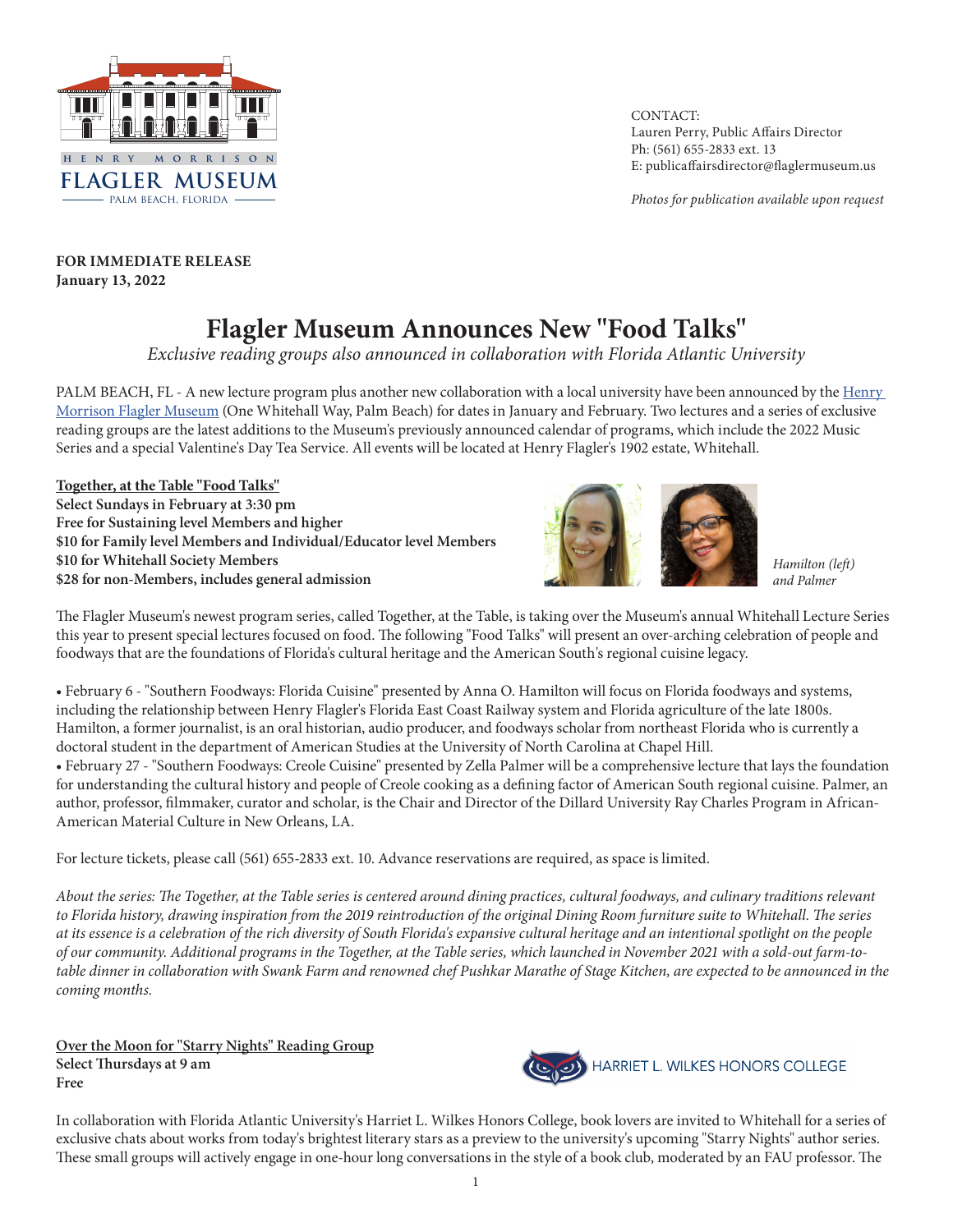

CONTACT: Lauren Perry, Public Affairs Director Ph: (561) 655-2833 ext. 13 E: publicaffairsdirector@flaglermuseum.us

*Photos for publication available upon request*

following books, written by four of today's most distinguished authors, will be discussed on select Thursdays in January, February and March at the Museum:

• January 20 - *Black Widow: A Sad-Funny Journey Through Grief for People Who Normally Avoid Books with Words Like "Journey" in the Title* by Leslie Gray Streeter

- February 10 *Infinite Country* by Patricia Engel
- February 24 *The Trojan War Museum* by Ayse Papatya Bucak
- March 24 *them* by Joyce Carol Oates

For more information and to RSVP, please call the Flagler Museum at (561) 655-2833 ext. 10. Advance reservations are required, as space is limited.

*Reading Group participants will also receive registration and priority seating at FAU's "Starry Nights" events featuring the four authors as guest speakers. The "Starry Nights" series will be held at FAU's John D. MacArthur Campus in Jupiter. To learn more about FAU's "Starry Nights" author series, please visit [www.fau.edu/honors/starrynights/](http://www.fau.edu/honors/starrynights/) .*

**2022 Flagler Museum Music Series Every Tuesday, February 1 - March 8, 2022 Doors open at 6:30 pm Concerts begin promptly at 7:00 pm \$70 per concert \$350 for six-concert series One free concert for Legacy Members Advance purchase recommended**

The 2022 Flagler Museum Music Series will feature six evenings of extraordinary student and faculty performances from the renowned Frost School of Music at the University of Miami. This unique collaboration will present internationally recognized and award-winning faculty and highlight emerging and virtuosic student ensembles. One of the most innovative music schools in the United States, Frost School of Music trains its students using an interdisciplinary approach in a highly diverse and unique community environment. For the first time ever, the Music Series line up will include both Chamber and Jazz performances and feature two concert locations on Museum grounds. Attendees are invited to arrive early to take advantage of a pre-concert reception in the Grand Hall.

- February 1 Frost Faculty String Trio (Chamber)
- February 8 KHAOS Wind Quintet (Chamber / Jazz)
- February 15 The Brian Lynch Artist Ensemble (Jazz)
- February 22 Deco Saxophone Quartet (Chamber / Jazz)
- March 1 The Frost Septet (Jazz)
- March 8 The Frost MSJ Faculty Sextet (Jazz)

For more information, visit [www.flaglermuseum.us/music-series-2022](http://www.flaglermuseum.us/music-series-2022) or call (561) 655-2833 ext. 10.

*The 2022 Flagler Museum Music Series is funded in part by Roe Green and The MBS Family Foundation.*



*The Frost MSJ Faculty Sextet: (clockwise from top left) Charles Bergeron, Etienne Charles, Marcus Strickland, Brian Lynch, Dafnis Prieto, Martin Bejerano.*



*Frost Faculty String Trio: (left to right) Bettina Mussumeli, Ross Harbaugh, Jodi Levitz.*